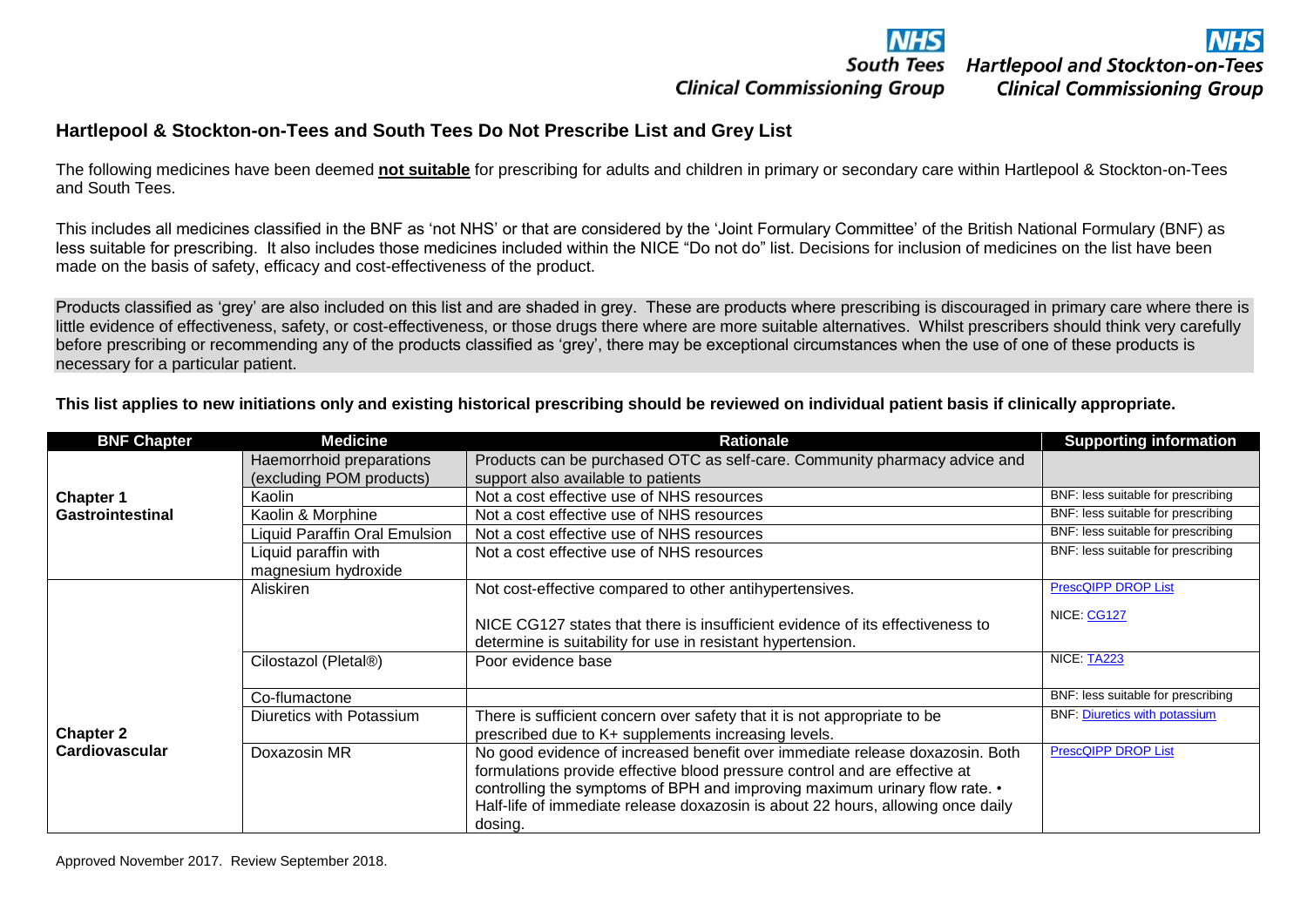| <b>BNF Chapter</b>                                          | <b>Medicine</b>                                                        | <b>Rationale</b>                                                                                                                                                                                                                                                                                                                                                                                                                                                                                      | <b>Supporting information</b>                                                                                                                                                                      |
|-------------------------------------------------------------|------------------------------------------------------------------------|-------------------------------------------------------------------------------------------------------------------------------------------------------------------------------------------------------------------------------------------------------------------------------------------------------------------------------------------------------------------------------------------------------------------------------------------------------------------------------------------------------|----------------------------------------------------------------------------------------------------------------------------------------------------------------------------------------------------|
|                                                             | Etamasylate                                                            | Less effective than other treatments in the management of heavy menstrual<br>bleeding.                                                                                                                                                                                                                                                                                                                                                                                                                | BNF: less suitable for prescribing                                                                                                                                                                 |
|                                                             | Guanethidine                                                           | No longer recommended.                                                                                                                                                                                                                                                                                                                                                                                                                                                                                | BNF - no longer recommended                                                                                                                                                                        |
|                                                             | Inositol Nicotinate (Hexopal®)                                         | Poor evidence base                                                                                                                                                                                                                                                                                                                                                                                                                                                                                    | NICE: TA223                                                                                                                                                                                        |
|                                                             | Moxisylyte (Opilon <sup>®</sup> )                                      | Poor evidence base                                                                                                                                                                                                                                                                                                                                                                                                                                                                                    | <b>CKS: Raynaud's Phenomenon</b>                                                                                                                                                                   |
|                                                             | Oxerutins                                                              | Poor evidence base                                                                                                                                                                                                                                                                                                                                                                                                                                                                                    | BNF: less suitable for prescribing                                                                                                                                                                 |
|                                                             | Pentoxifylline (Trental®)                                              | Poor evidence base                                                                                                                                                                                                                                                                                                                                                                                                                                                                                    | NICE: TA223                                                                                                                                                                                        |
|                                                             | Perindopril arginine                                                   | No benefit of evidence over generic perindopril erbumine and it costs more.                                                                                                                                                                                                                                                                                                                                                                                                                           | <b>PrescQIPP DROP List</b>                                                                                                                                                                         |
|                                                             | Simvastatin/ezetimibe<br>combination product (Inegy®)                  | Not a cost effective use of NHS resources                                                                                                                                                                                                                                                                                                                                                                                                                                                             | NICE: TA132                                                                                                                                                                                        |
|                                                             | Trandolapril/verapamil<br>combination product (Tarka®)                 | Not a cost effective use of NHS resources                                                                                                                                                                                                                                                                                                                                                                                                                                                             | eMIMS: deleted products 2014                                                                                                                                                                       |
|                                                             | OTC antihistamines for hay<br>fever                                    | Hay fever symptoms can be self-treated and do not need intervention by a GP or<br>practice nurse. A community pharmacist can support with advice and guidance.<br>Several products have now been declassified and are available to purchase over<br>the counter for less than the cost of a prescription charge.<br>Continue to prescribe for children or patients with chronic allergic conditions<br>although patients should be reminded that these medications are also available<br>to purchase. | Hartlepool & Stockton-on-Tees CCG<br>and South Tees CCG hayfever<br>prescribing guideline<br><b>North East &amp; Cumbria CCG</b><br>Prescribing Forum Self-Care and<br><b>OTC Product Guidance</b> |
| <b>Chapter 3</b><br><b>Respiratory System</b>               | OTC nasal sprays                                                       | Nasal sprays for the symptomatic relief of hayfever and congestion can be<br>purchased by the patient under self-care with community pharmacist support.                                                                                                                                                                                                                                                                                                                                              | Hartlepool & Stockton-on-Tees CCG<br>and South Tees CCG hayfever<br>prescribing guideline<br>North East & Cumbria CCG<br><b>Prescribing Forum Self-Care and</b><br><b>OTC Product Guidance</b>     |
|                                                             | Ciclesonide                                                            | There are alternative inhaled corticosteroids available at a lower cost.<br>Lack of long-term data on clinical outcomes.                                                                                                                                                                                                                                                                                                                                                                              |                                                                                                                                                                                                    |
|                                                             | Cough and Cold remedies<br>(incl local anaesthetic throat<br>lozenges) | Not a cost effective use of NHS resources. There is limited clinical value for<br>these treatments - cough mixtures, aromatic inhalations, decongestants, sore<br>throat lozenges etc.<br>For some drugs (such as decongestants) there is a potential for interactions with<br>other medicines.                                                                                                                                                                                                       | <b>PrescQIPP DROP List</b>                                                                                                                                                                         |
|                                                             | Levocetirizine (Xyzal®)                                                | Not a cost effective use of NHS resources.                                                                                                                                                                                                                                                                                                                                                                                                                                                            | <b>CKS</b> : <b>Allergic Rhinitis</b>                                                                                                                                                              |
| <b>Chapter 4</b><br><b>Central Nervous</b><br><b>System</b> | Fentanyl immediate release<br>formulations                             | Morphine is the most valuable opioid for severe pain. Fentanyl is significantly<br>more expensive and there are potential safety problems presented by these<br>products, which provide relatively high doses of a potent opioid and are<br>associated with complicated titration and maintenance instructions.                                                                                                                                                                                       | PrescQIPP briefing 132: Immediate<br>release fentanyl                                                                                                                                              |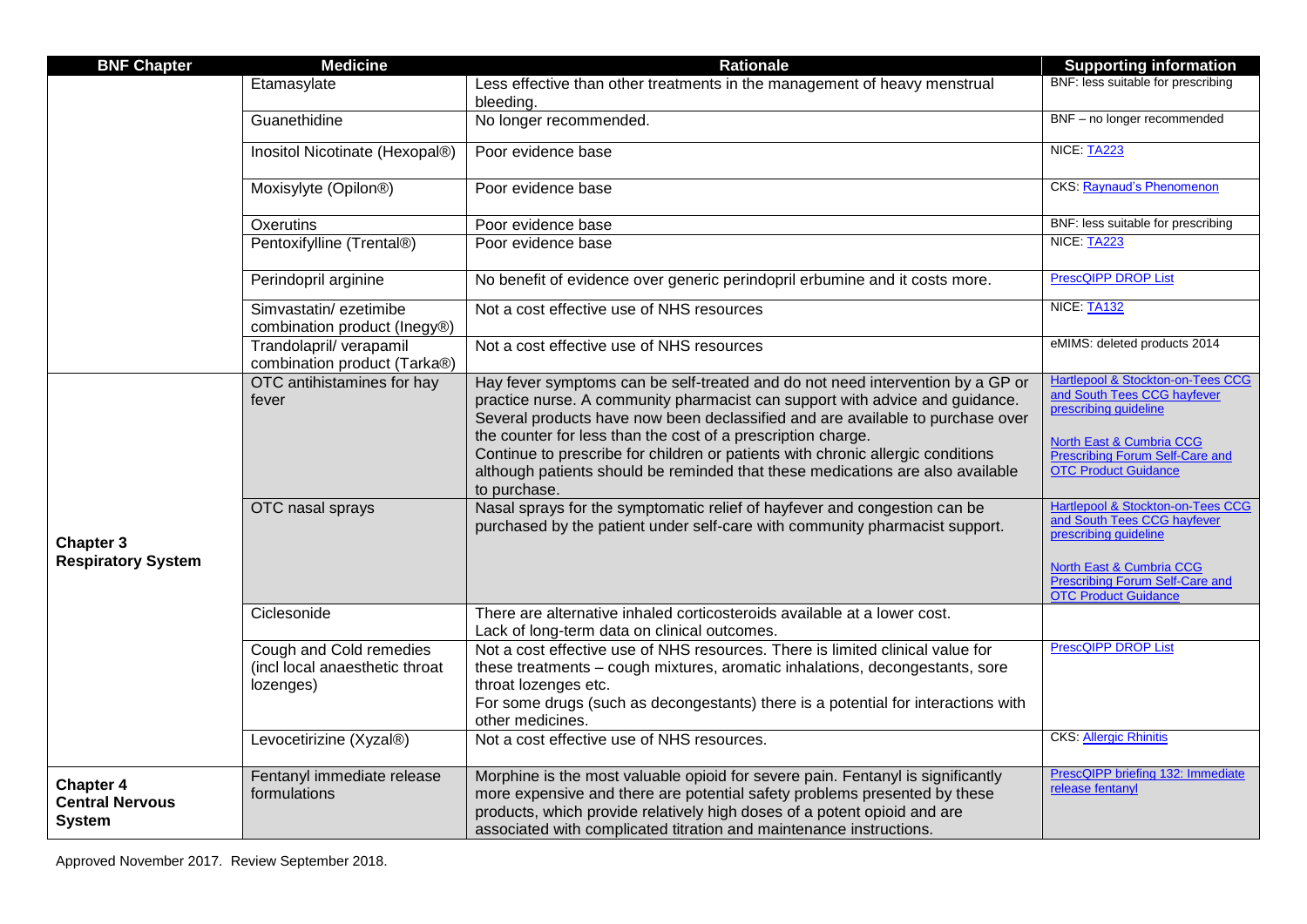| <b>BNF Chapter</b> | <b>Medicine</b>                                                            | <b>Rationale</b>                                                                                                                                                                                                                                                                                                                                                                                                                                                                                                                            | <b>Supporting information</b>                                                                                                              |
|--------------------|----------------------------------------------------------------------------|---------------------------------------------------------------------------------------------------------------------------------------------------------------------------------------------------------------------------------------------------------------------------------------------------------------------------------------------------------------------------------------------------------------------------------------------------------------------------------------------------------------------------------------------|--------------------------------------------------------------------------------------------------------------------------------------------|
|                    | Lidocaine plasters                                                         | NICE CG173 on neuropathic pain does not recommend the use of lidocaine<br>patches as a treatment option due to limited clinical evidence supporting its use<br>If, in exceptional circumstances there is a clinical need for lidocaine plasters to<br>be prescribed in primary care, this should be undertaken in a co-operation<br>arrangement with the recommending physician.                                                                                                                                                            | NICE CG173: Neuropathic pain in<br>adults: pharmacological<br>management in non-specialist<br>settings                                     |
|                    | Nefopam                                                                    | Nefopam should not be initiated for acute or chronic pain, or continued post<br>discharge following secondary care acute initiation. Only continue nefopam in<br>line with recommendations of the specialist pain service. Review existing patients<br>- assess benefits versus adverse effects and consider stopping; withdraw slowly<br>over 1-2 weeks following chronic use.<br>Adverse effects are common, nefopam is toxic in overdose and has abuse<br>potential through its psychostimulant-like effects. Nefopam is very expensive. | Hartlepool & Stockton-on-Tees CCG<br>and South Tees CCG position<br>statement on nefopam                                                   |
|                    | Self-care analgesia<br>including Migraleve®<br>preparations                | Short courses of analgesics for acute common ailments can be purchased by the<br>patient under self-care with community pharmacist support.<br>Continue to prescribe for children and when required for chronic conditions<br>although patients should be reminded that these medications are also available<br>to purchase.<br>Prescribing short courses of pain relief for acute conditions costs the NHS more<br>than the equivalent products purchased over the counter (prescription fees, GP<br>consultation time etc.)               | <b>North East &amp; Cumbria CCG</b><br><b>Prescribing Forum Self-Care and</b><br><b>OTC Product Guidance</b><br><b>PrescQIPP DROP List</b> |
|                    | Cannabis extract (Sativex®)                                                | Poor evidence base.<br>NTAG – not recommended for use for the treatment of spasticity due to MS.                                                                                                                                                                                                                                                                                                                                                                                                                                            | <b>NICE</b><br><b>NTAG</b>                                                                                                                 |
|                    | Chloral hydrate (insomnia)                                                 |                                                                                                                                                                                                                                                                                                                                                                                                                                                                                                                                             | BNF: less suitable for prescribing                                                                                                         |
|                    | Clomipramine (Anafranil<br>SR®)                                            |                                                                                                                                                                                                                                                                                                                                                                                                                                                                                                                                             | BNF: less suitable for prescribing                                                                                                         |
|                    | Co-careldopa intestinal gel<br>(Duodopa <sup>®</sup> )                     | Not a cost effective use of NHS resources.                                                                                                                                                                                                                                                                                                                                                                                                                                                                                                  | <b>NHS Commissioning Board:</b><br>Duodopa policy statement DC43                                                                           |
|                    | Codeine and aspirin<br>combination product (Co-<br>codaprin <sup>®</sup> ) | Poor evidence base.<br>This preparation does not allow for effective dose titration and the advantages of<br>using a compound formulation have not been<br>substantiated. There is no instance where this product is appropriate to use from<br>a safety or efficacy point of view, over existing treatments.                                                                                                                                                                                                                               | BNF: less suitable for prescribing                                                                                                         |
|                    | Co-proxamol                                                                | Safety concerns Co-proxamol is markedly more toxic in overdose than<br>paracetamol and was withdrawn from the market in 2005 due to safety concerns<br>and marketing authorisations cancelled at end of 2007.                                                                                                                                                                                                                                                                                                                               | <b>BNF: Compound Analgesic</b><br>Preparations                                                                                             |
|                    | Dosulepin                                                                  | NICE CG90 for depression in adults states:<br>"Do not switch to, or start, dosulepin because evidence supporting its tolerability<br>relative to other antidepressants is outweighed by the increased cardiac risk and<br>toxicity in overdose."                                                                                                                                                                                                                                                                                            | PrescQIPP bulletin 126: Dosulepin<br>NICE CG90: Depression in adults:<br>recognition and management                                        |
|                    | Ergotamine containing<br>products (Migril)                                 | Safety concerns.<br>NICE: Do not Do recommendation: Do not offer ergots or opioids for the acute<br>treatment of migraine.                                                                                                                                                                                                                                                                                                                                                                                                                  | <b>NICE</b><br>BNF: less suitable for prescribing                                                                                          |

Approved November 2017. Review September 2018.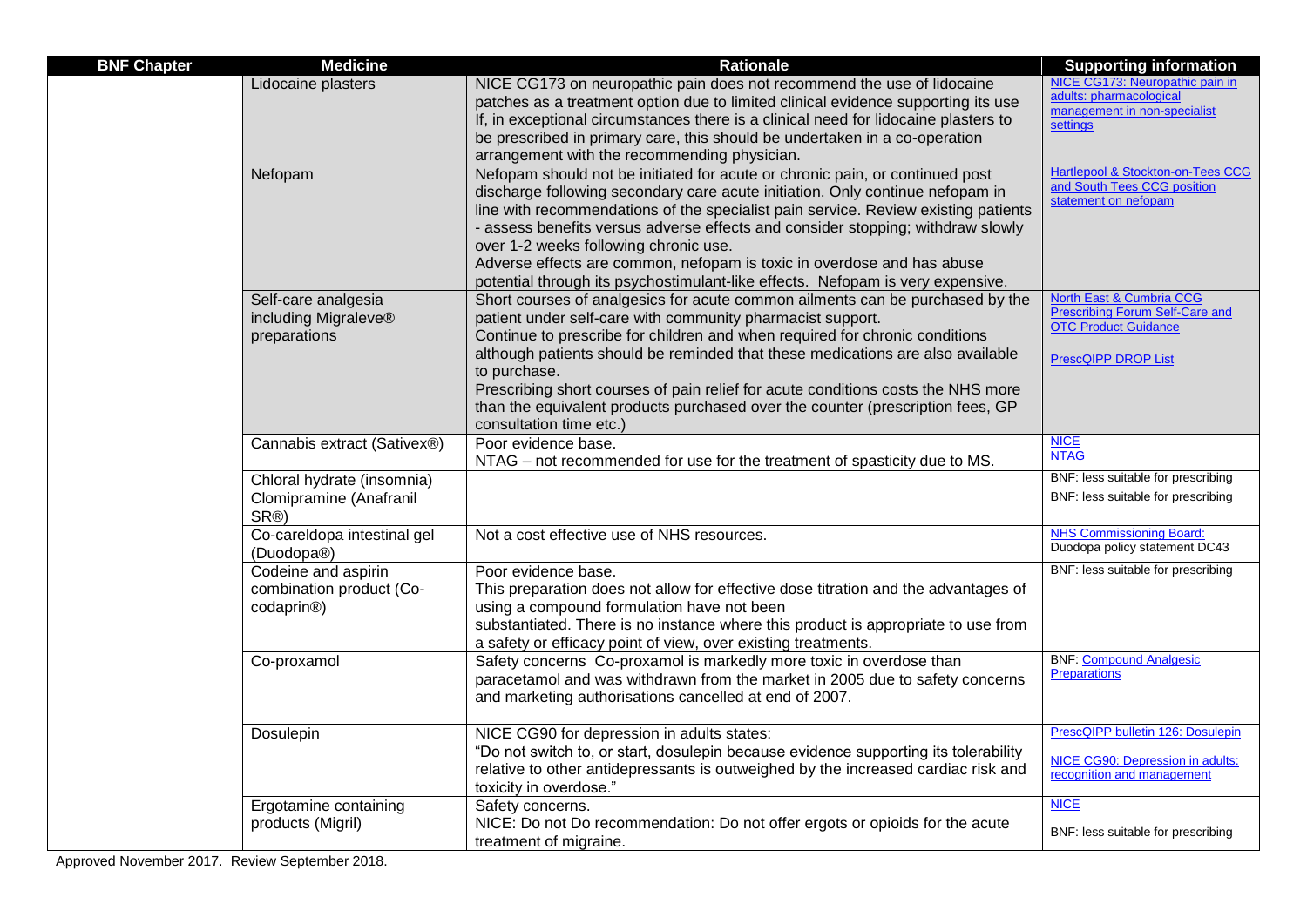| <b>BNF Chapter</b>                    | <b>Medicine</b>                                 | <b>Rationale</b>                                                                                                                                                                                                                   | <b>Supporting information</b>                                                                     |
|---------------------------------------|-------------------------------------------------|------------------------------------------------------------------------------------------------------------------------------------------------------------------------------------------------------------------------------------|---------------------------------------------------------------------------------------------------|
|                                       |                                                 |                                                                                                                                                                                                                                    |                                                                                                   |
|                                       |                                                 | NICE: Do not Do recommendation: Do not offer paracetamol, NSAIDS, opioids,                                                                                                                                                         |                                                                                                   |
|                                       | e-Voke® electronic inhaler                      | ergots or oral triptans for the acute treatment of cluster headache.<br>The Northern (NHS) Treatment Advisory Group does not recommend the use of                                                                                  | <b>NTAG</b>                                                                                       |
|                                       |                                                 | e-Voke® as a stop smoking aid on the NHS.                                                                                                                                                                                          |                                                                                                   |
|                                       | Flurazepam                                      |                                                                                                                                                                                                                                    | BNF: less suitable for prescribing                                                                |
|                                       | Isocarboxazid                                   |                                                                                                                                                                                                                                    | BNF: less suitable for prescribing                                                                |
|                                       | Meprobamate                                     | Safety concerns                                                                                                                                                                                                                    | <b>BNF:</b> meprobamate                                                                           |
|                                       | Oxycodone/naloxone MR<br>tablets (Targinact®)   | Poor evidence base and not a cost effective use of NHS resources.                                                                                                                                                                  | <b>PrescQIPP DROP List</b>                                                                        |
|                                       |                                                 | Trials have only compared with standard-release oxycodone not with other                                                                                                                                                           |                                                                                                   |
|                                       |                                                 | strong opioids such as morphine with regular laxatives. There is no data showing                                                                                                                                                   |                                                                                                   |
|                                       |                                                 | that combine oxycodone and naloxone reduce the need for laxatives in the long-<br>term.                                                                                                                                            |                                                                                                   |
|                                       | Paracetamol and tramadol<br>combination product | Not a cost effective use of NHS resources                                                                                                                                                                                          | <b>PrescQIPP DROP List</b>                                                                        |
|                                       | (Tramacet®)                                     | This combined preparation has both drugs at lower than suggested dosages and<br>is also more expensive than the separate components.                                                                                               |                                                                                                   |
|                                       | Pentazocine                                     |                                                                                                                                                                                                                                    | BNF: less suitable for prescribing                                                                |
|                                       | Promazine                                       |                                                                                                                                                                                                                                    | BNF: less suitable for prescribing                                                                |
|                                       | Tranylcypromine                                 |                                                                                                                                                                                                                                    | BNF: less suitable for prescribing                                                                |
|                                       | Trimpramine                                     | Not a cost effective use of NHS resources.                                                                                                                                                                                         | <b>NHS England</b>                                                                                |
|                                       | Antifungal nail paints e.g.                     | Systemic treatments are more effective. Nail lacquers and solutions are                                                                                                                                                            | <b>PrescQIPP DROP List</b>                                                                        |
|                                       | amorolfine nail lacquer                         | expensive. Amorolfine nail lacquer (pack size 3mls) is available OTC for mild                                                                                                                                                      |                                                                                                   |
|                                       |                                                 | cases and for treatment of a maximum of two nails.                                                                                                                                                                                 | <b>MHRA:</b> Drug Safety Update                                                                   |
| <b>Chapter 5</b><br><b>Infections</b> | Ketoconazole (for oral<br>administration)       | Safety concerns                                                                                                                                                                                                                    |                                                                                                   |
|                                       | Malaria prophylaxis                             | Medication for malaria prophylaxis is not reimbursable on the NHS. Prescription<br>only medicines for malaria prophylaxis should be prescribed privately and other<br>medications can be purchased via a local community pharmacy. | North East & Cumbria CCG<br><b>Prescribing Forum Self-Care and</b><br><b>OTC Product Guidance</b> |
|                                       |                                                 |                                                                                                                                                                                                                                    | <b>NECS Useful prescribing</b><br>information $-$ a guide for prescribers                         |
|                                       | Minocycline for acne                            | There are safety concerns associated with minocycline including greater risk of                                                                                                                                                    | <b>PrescQIPP DROP List</b>                                                                        |
|                                       |                                                 | lupus erythematosus-like syndrome and irreversible pigmentation. Minocycline<br>and it should not routinely be used for the treatment of acne. Oxytetracycline is                                                                  | NICE: KTT11                                                                                       |
|                                       |                                                 | the current first line treatment choice for acne.                                                                                                                                                                                  | PrescQIPP briefing 60: Minocycline<br>in acne vulgaris                                            |
|                                       |                                                 |                                                                                                                                                                                                                                    | <b>North East and Cumbria</b><br>antimicrobial prescribing quideline<br>for primary care          |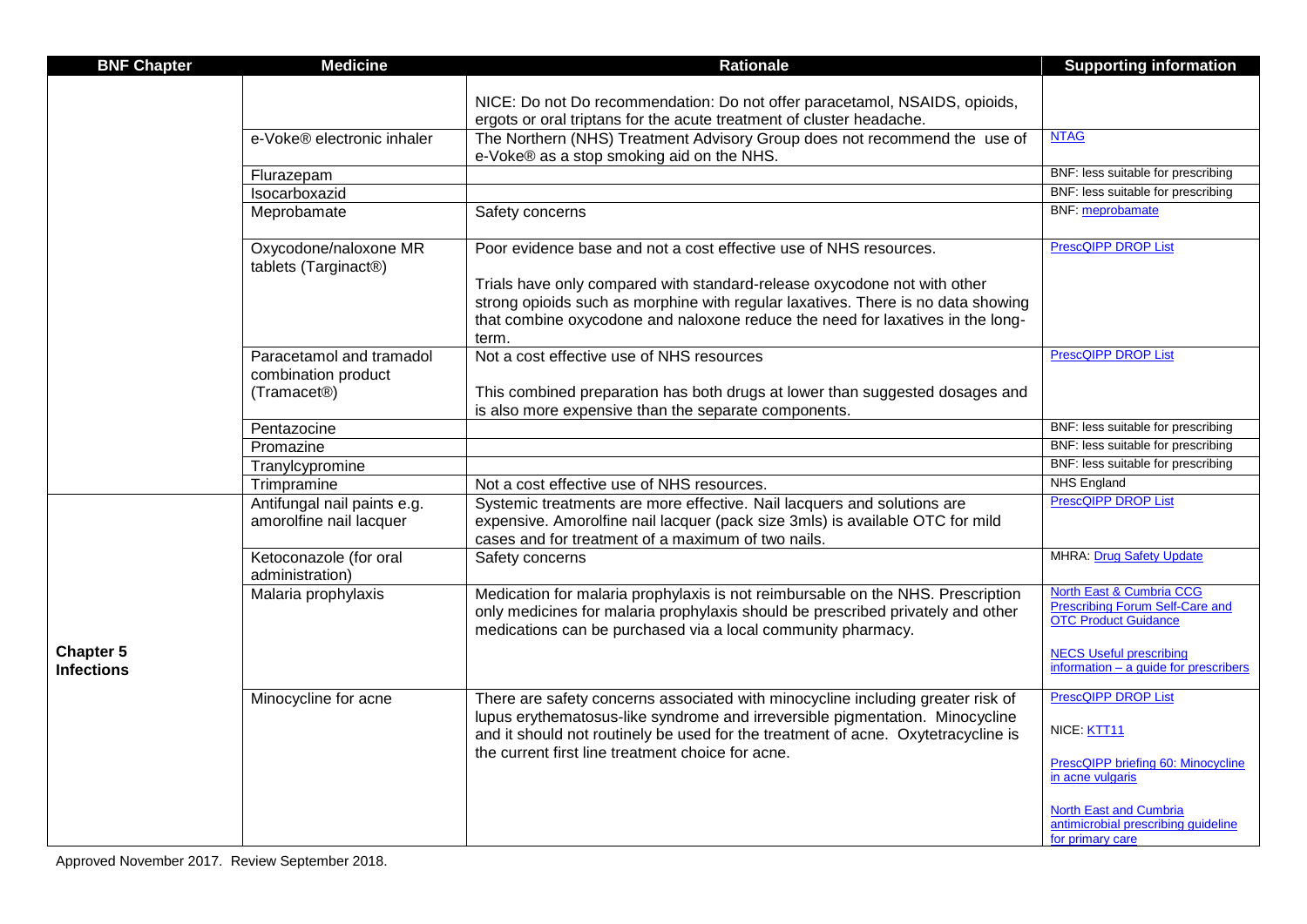| <b>BNF Chapter</b>                        | <b>Medicine</b>                                                                 | <b>Rationale</b>                                                                                                                                                                                                                                                                                                                                                                   | <b>Supporting information</b>                                                                                                         |
|-------------------------------------------|---------------------------------------------------------------------------------|------------------------------------------------------------------------------------------------------------------------------------------------------------------------------------------------------------------------------------------------------------------------------------------------------------------------------------------------------------------------------------|---------------------------------------------------------------------------------------------------------------------------------------|
|                                           | Norethisterone or<br>medroxyprogesterone for<br>postponement of<br>menstruation | For the postponement of menstruation for non-medical reasons prescribing<br>should be via private prescription as this is considered a lifestyle choice rather<br>than the treatment of a medical condition (please note medroxyprogesterone is<br>unlicensed for this indication). Some community pharmacies may supply<br>norethisterone (in store or online) via a private PGD. | North East & Cumbria CCG<br>Prescribing Forum Self-Care and<br><b>OTC Product Guidance</b>                                            |
|                                           | Alendronate plus Vitamin D<br>(Fosavance <sup>®</sup> )                         | Not a cost effective use of NHS resources.<br>No convincing randomised controlled evidence of benefits over existing<br>bisphosphonate therapy.                                                                                                                                                                                                                                    | NICE-TA161<br><b>CKS</b> osteoporosis                                                                                                 |
|                                           | Chlorpropamide                                                                  | Safety concerns.                                                                                                                                                                                                                                                                                                                                                                   | CKS. Type 2 diabetes                                                                                                                  |
|                                           | Gliclazide MR (Diamicron<br>MR@                                                 | Not a cost effective use of NHS resources.                                                                                                                                                                                                                                                                                                                                         | BNF note: equivalent therapeutic<br>effect to standard prep                                                                           |
|                                           | Hydrocortisone sodium<br>phosphate (Efcortesol®)                                | Paraesthesia and pain may follow intravenous injection.                                                                                                                                                                                                                                                                                                                            | BNF: less suitable for prescribing                                                                                                    |
|                                           | Ibandronic acid (Bonviva®)                                                      | Once monthly preparation - unclear whether advantageous                                                                                                                                                                                                                                                                                                                            |                                                                                                                                       |
| Chapter 6                                 | Liothyronine (Tri-<br>iodothyronine)                                            | Poor evidence base.                                                                                                                                                                                                                                                                                                                                                                | Royal College of Physicians position<br>statement. The diagnosis and<br>management of primary                                         |
| <b>Endocrine System</b>                   | thyroid extract, Armour<br>thyroid preparations                                 | There is no robust evidence for the use of liothyronine either alone or in<br>combination with levothyroxine, and it is not licensed for longterm use.                                                                                                                                                                                                                             | hypothyroidism<br><b>PrescQIPP DROP List</b>                                                                                          |
|                                           |                                                                                 | Natural thyroid extract products are not licensed in the UK. The variation in<br>hormonal content may lead to increased serum levels of T3 and subsequent<br>thyrotoxic symptoms, such as palpitations and tremor.                                                                                                                                                                 | PrescQIPP bulletin 121: Switching<br>liothyronine to levothyroxine in the<br>management of primary<br>hypothyroidism                  |
|                                           | Prednisolone EC tablets                                                         | Poor evidence base.                                                                                                                                                                                                                                                                                                                                                                | UKMI Q&A: Is there any evidence to<br>support the use of enteric coated<br>(EC) over uncoated prednisolone<br>tablets?                |
|                                           | Testosterone patches<br>(Intrinsa <sup>®</sup> )                                | Poor evidence base                                                                                                                                                                                                                                                                                                                                                                 | <b>EMA Public Statement: Intrinsa</b><br>(testosterone): Withdrawal of the<br>marketing authorisation in the<br><b>European Union</b> |
|                                           | Teriparatide (atypical<br>fractures)                                            | NTAG does not recommend the use of teriparatide for the treatment of<br>bisphosphonate induced atypical fractures due to lack of evidence and concerns<br>around cost-effectiveness.                                                                                                                                                                                               | <b>NTAG</b>                                                                                                                           |
|                                           | Tolvaptan for hyponatraemia                                                     | Not routinely commissioned.                                                                                                                                                                                                                                                                                                                                                        | <b>NHS England</b>                                                                                                                    |
|                                           | Yohimbine                                                                       | Poor evidence base and safety concerns                                                                                                                                                                                                                                                                                                                                             |                                                                                                                                       |
| <b>Chapter 7</b><br>Obstetrics, gynae and | Tadalafil once daily                                                            | Not recommended as not cost-effective in most patients. 'On demand' tablets<br>taken when required are the preferred option, generic sildenafil is currently the<br>least costly option.                                                                                                                                                                                           | PrescQIPP DROP List<br>PrescQIPP briefing 144: Tadalafil<br>once daily                                                                |
| urinary tract disorders                   | Bethanechol                                                                     |                                                                                                                                                                                                                                                                                                                                                                                    | BNF: less suitable for prescribing                                                                                                    |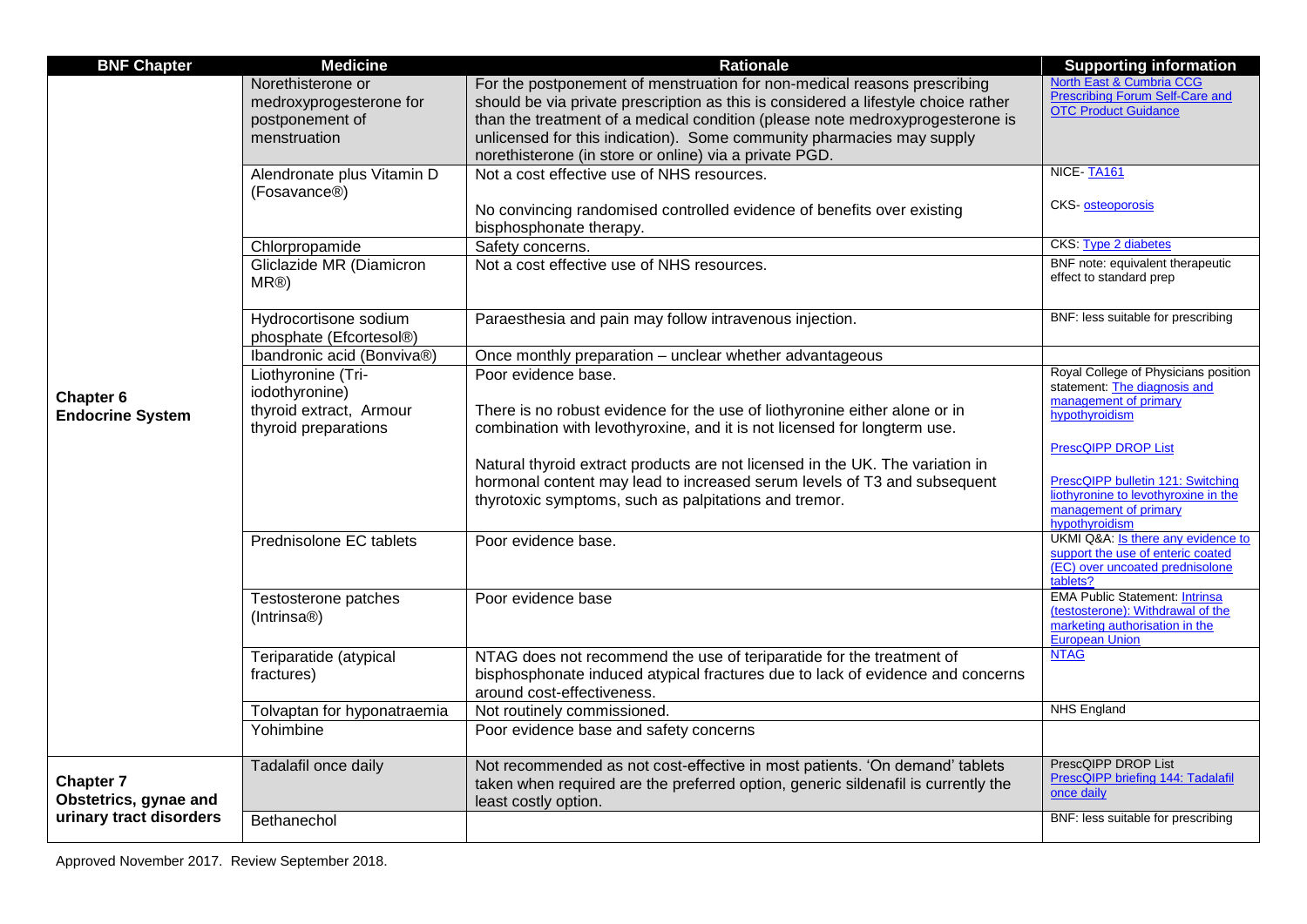| <b>BNF Chapter</b>           | <b>Medicine</b>                     | <b>Rationale</b>                                                                                                                                        | <b>Supporting information</b>                                      |
|------------------------------|-------------------------------------|---------------------------------------------------------------------------------------------------------------------------------------------------------|--------------------------------------------------------------------|
|                              | Dapoxetine                          | NTAG does not recommend the use of dapoxetine for premature ejaculation                                                                                 | <b>NTAG</b>                                                        |
|                              |                                     | because of concerns around cost-effectiveness, lack of long-term safety data and                                                                        |                                                                    |
|                              |                                     | lack of any published active comparator trials.                                                                                                         |                                                                    |
| Chapter $8$                  | Fulvestrant                         | Poor evidence base and not a cost effective use of NHS resources                                                                                        | <b>NICE TA239</b>                                                  |
| <b>Malignant disease and</b> |                                     |                                                                                                                                                         |                                                                    |
| immuno-suppression           |                                     |                                                                                                                                                         |                                                                    |
|                              | Gluten-free non-staple foods        | Practices should only prescribe gluten-free staple foods to patients with a                                                                             | Guidelines for the supply of gluten-<br>free products in Tees CCGs |
|                              | All gluten-free products            | confirmed diagnosis or gluten-sensitive enteropathies, in line with local guidelines                                                                    |                                                                    |
|                              | except flour, plain bread rolls     | for recommended number of units per month.                                                                                                              |                                                                    |
|                              | or loaves, and part baked<br>bread. | Only the following staple foods are approved on NHS prescription in Tees:<br>Flour e.g. flour mix, blended mix, white or fibre mix and multipurpose mix |                                                                    |
|                              |                                     | Plain bread rolls or loaves<br>$\bullet$                                                                                                                |                                                                    |
|                              |                                     | $\bullet$                                                                                                                                               |                                                                    |
|                              |                                     | Part baked bread e.g. white bread, fibre loaf, flat bread<br>Patients may still purchase other gluten-free products which are readily available         |                                                                    |
|                              |                                     | from pharmacies, health stores and supermarkets.                                                                                                        |                                                                    |
|                              | Lactose-free infant milks           | Prescribing of formula milk is only to be initiated by GPs whilst awaiting referral to                                                                  | <b>Hartlepool &amp; Stockton-on-Tees CCG</b>                       |
|                              |                                     | a paediatrician/ dietetics. To be prescribed only under consultant paediatrician/                                                                       | and South Tees CCG summary of                                      |
|                              |                                     | dietetics advice and then only in accordance with ACBS guidelines.                                                                                      | prescribing for infant feeding<br>problems                         |
|                              |                                     |                                                                                                                                                         |                                                                    |
|                              |                                     |                                                                                                                                                         | PrescQIPP bulletin 146: Appropriate                                |
|                              |                                     |                                                                                                                                                         | prescribing of specialist infant<br>formulae                       |
|                              | Probiotics                          | VSL#3 ACBS: For use under the supervision of a physician for the maintenance                                                                            | PrescQIPP briefing 82: Probiotics                                  |
|                              |                                     | of remission of ileoanal pouchitis only in adults as induced by antibiotics.                                                                            |                                                                    |
| Chapter 9                    |                                     | Other probiotics are classed as food supplements.                                                                                                       |                                                                    |
| <b>Nutrition and blood</b>   | <b>Vitamins and minerals</b>        | Vitamin and mineral supplements should only be prescribed in line with an ACBS                                                                          | PrescQIPP bulletin 107: The                                        |
|                              |                                     | indication, i.e. only in the management of actual or potential vitamin or mineral                                                                       | prescribing of vitamins and minerals                               |
|                              |                                     | deficiency; they are not to be prescribed as dietary supplements or as a general                                                                        | <b>Healthy Start Vitamins website</b>                              |
|                              |                                     | "pick-me-up".                                                                                                                                           |                                                                    |
|                              |                                     | If patients still want to take vitamins and minerals for dietary supplementation or                                                                     |                                                                    |
|                              |                                     | as a "pick-me-up" they should be advised that they can be purchased as self-<br>care over-the-counter.                                                  |                                                                    |
|                              |                                     | Some patients may be eligible for NHS Healthy Start vitamins which are                                                                                  |                                                                    |
|                              |                                     | specifically designed for pregnancy, breastfeeding and growing children. They                                                                           |                                                                    |
|                              |                                     | are available free of charge from local distribution points. More information is                                                                        |                                                                    |
|                              |                                     | available on the Healthy Start Vitamins website.                                                                                                        |                                                                    |
|                              | Calcium 500mg and                   | Not a cost effective use of NHS resources                                                                                                               | CKS: sub-therapeutic dose for                                      |
|                              | colecalciferol 200units (e.g.       | A daily dose of 800 units of vit D is required to prevent fractures.                                                                                    | fracture prevention                                                |
|                              | Calcichew D-3, Calcium &            |                                                                                                                                                         |                                                                    |
|                              | <b>Ergocalciferol Tablets)</b>      |                                                                                                                                                         |                                                                    |
|                              | Cod liver oil capsules              | Poor evidence base                                                                                                                                      | <b>NHS Choices: Supplements who</b><br>needs them                  |
|                              |                                     |                                                                                                                                                         |                                                                    |
|                              |                                     |                                                                                                                                                         |                                                                    |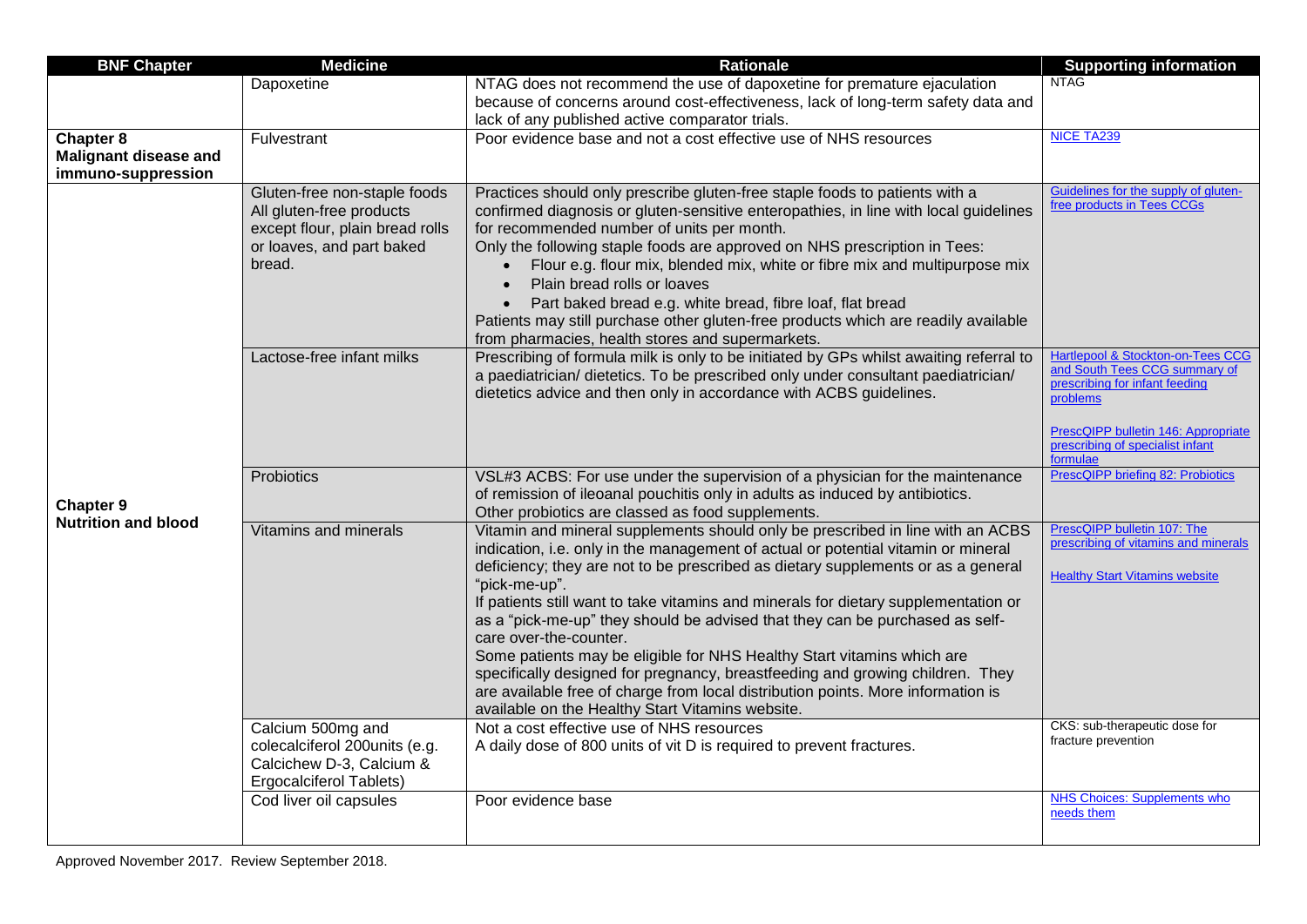| <b>BNF Chapter</b>                                   | <b>Medicine</b>                                           | <b>Rationale</b>                                                                                                           | <b>Supporting information</b>                             |
|------------------------------------------------------|-----------------------------------------------------------|----------------------------------------------------------------------------------------------------------------------------|-----------------------------------------------------------|
|                                                      | Gamolenic Acid/ Starflower oil                            | Poor evidence base                                                                                                         |                                                           |
|                                                      | (Epogam®) and Efamast®)                                   |                                                                                                                            |                                                           |
|                                                      | Iron - all modified release                               | Poor evidence base                                                                                                         | BNF: No therapeutic advantage and                         |
|                                                      | iron preparations                                         |                                                                                                                            | should not be used                                        |
|                                                      | Multivitamin and mineral                                  | There is little evidence to support the use of lutein and antioxidant vitamin                                              | <b>NTAG</b>                                               |
|                                                      | preparations, lutein and other                            | preparations to prevent progression of AMD, they are considered low priority and                                           |                                                           |
|                                                      | antioxidants for the                                      | poor value for money. There is some concern that the high doses of vitamins and                                            | PrescQIPP briefing 86: Lutein and<br>antioxidant vitamins |
|                                                      | management of age-related                                 | minerals needed may cause harm in some people.                                                                             |                                                           |
|                                                      | macular degeneration                                      | A healthy diet rich in oily fish, leafy green vegetables and fresh fruit may be                                            |                                                           |
|                                                      | (ARMD) e.g. Icaps, Occuvite                               | recommended or alternatively advise patients to purchase dietary supplements                                               |                                                           |
|                                                      | preservision, Preservision                                | over the counter. Products are food supplements and not licensed medicines.                                                |                                                           |
|                                                      | lutein, Viteyes original plus-<br>lutein, Ocuvite lutein, |                                                                                                                            |                                                           |
|                                                      | Visionace, Vitalux-plus)                                  |                                                                                                                            |                                                           |
|                                                      | Omega-3 and other fish oils                               | Not recommended. For secondary prevention of myocardial infarction NICE                                                    | PrescQIPP bulletin 47: Omega-3                            |
|                                                      |                                                           | CG172 states: "Do not offer or advise people use omega-3 fatty acid capsules or                                            | fatty acids                                               |
|                                                      |                                                           | omega 3 fatty acid supplemented foods to prevent another MI." "Advise people to                                            |                                                           |
|                                                      |                                                           | eat a Mediterranean-style diet (more bread, fruit, vegetables and fish; less meat;                                         |                                                           |
|                                                      |                                                           | and replace butter and cheese with products based on plant oils)".                                                         |                                                           |
|                                                      |                                                           | NICE CG170 states "Do not use omega-3 fatty acids to manage sleep problems                                                 |                                                           |
|                                                      |                                                           | in children and young people with autism".                                                                                 |                                                           |
|                                                      |                                                           | NICE do not recommend fish or algal oils solely with the aim of preventing                                                 |                                                           |
|                                                      |                                                           | hypertensive disorders in pregnancy or omega-3 fatty acid supplements for                                                  |                                                           |
|                                                      |                                                           | familial hypercholesterolaemia.                                                                                            |                                                           |
|                                                      |                                                           | NICE CG87 states "Do not prescribe fish oil preparations for the primary                                                   |                                                           |
|                                                      |                                                           | prevention of cardiovascular disease in people with type 2 diabetes".                                                      |                                                           |
|                                                      | Spatone - iron-rich spa water                             | Poor evidence base                                                                                                         |                                                           |
|                                                      | from the mountains of                                     |                                                                                                                            |                                                           |
|                                                      | Snowdonia                                                 |                                                                                                                            | BNF: less suitable for prescribing                        |
|                                                      | Vitamin B Compound                                        | Alcohol-use disorders: diagnosis and management of physical complications<br>NICE CG100 only includes the use of thiamine. | <b>BNF</b>                                                |
|                                                      | Diclofenac & Misoprostol                                  | BNF recommends a higher starting dose of misoprostol for prophylaxis against                                               | BNF: less suitable for prescribing                        |
|                                                      | combination product                                       | NSAID induced GI ulceration that that provided by combination preparations.                                                | <b>BNF</b>                                                |
|                                                      | (Misofen® and Arthrotec®)                                 |                                                                                                                            |                                                           |
|                                                      | Glucosamine (+/-                                          | Poor evidence base.                                                                                                        | NICE: CG177                                               |
| Chapter 10<br>Musculo-skeletal and<br>joint diseases | chondroiton)                                              | NICE CG177: Do not Do recommendation: Do not offer glucosamine or                                                          |                                                           |
|                                                      |                                                           | chondroiton products for the management of osteoarthritis.                                                                 |                                                           |
|                                                      | Methocarbamol                                             | Not cost effective use of NHS resources, deemed less suitable for prescribing in<br>BNF.                                   | BNF: less suitable for prescribing<br><b>BNF</b>          |
|                                                      | Naproxen & esomeprazole                                   | Not a cost effective use of NHS resources                                                                                  | <b>CKS: Proven GORD</b>                                   |
|                                                      | combination product                                       |                                                                                                                            |                                                           |
|                                                      | (Vimovo <sup>®</sup> )                                    |                                                                                                                            |                                                           |
|                                                      |                                                           |                                                                                                                            |                                                           |

Approved November 2017. Review September 2018.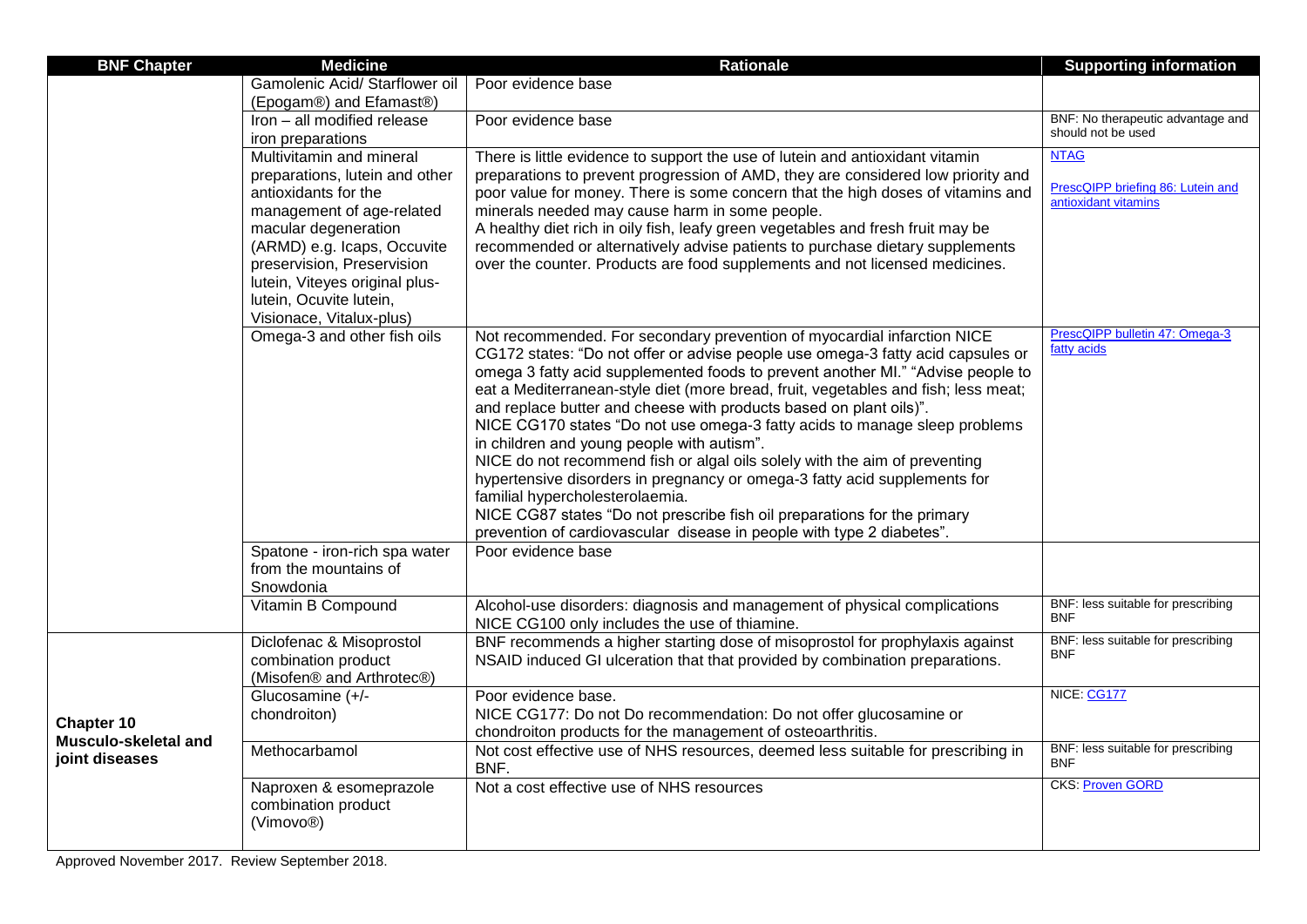| <b>BNF Chapter</b>    | <b>Medicine</b>                                           | <b>Rationale</b>                                                                                                                                                    | <b>Supporting information</b>                                         |
|-----------------------|-----------------------------------------------------------|---------------------------------------------------------------------------------------------------------------------------------------------------------------------|-----------------------------------------------------------------------|
|                       | <b>Rubefacients</b>                                       | Topical rubefacient preparations may contain nicotinate and salicylic acid                                                                                          | NICE do not do: Do not offer                                          |
|                       |                                                           | compounds, essential oils, capsicum, and camphor which are all irritant                                                                                             | rubefacients for treating<br>osteoarthritis                           |
|                       | (Topical rubefacient products                             | The evidence available does not support the use of topical rubefacients in acute                                                                                    |                                                                       |
|                       | may contain nicotinate and                                | or chronic musculoskeletal pain. Rubefacients should not be offered to treat                                                                                        | BNF (2016): The evidence available                                    |
|                       | salicylate compounds,                                     | osteoarthritis. Stop any prescribing.                                                                                                                               | does not support the use of topical                                   |
|                       | essential oils, capsicum, and                             | NICE states that capsaicin patches should not be used for neuropathic pain in                                                                                       | rubefacients in acute or chronic<br>musculoskeletal pain              |
|                       | camphor. However, topical                                 | non-specialist settings, unless advised by a specialist.                                                                                                            |                                                                       |
|                       | NSAID preps or Capsaicin                                  |                                                                                                                                                                     | <b>PrescQIPP DROP List</b>                                            |
|                       | preps are not rubefacients)                               |                                                                                                                                                                     |                                                                       |
|                       |                                                           |                                                                                                                                                                     | PrescQIPP briefing 114:<br><b>Rubefacients</b>                        |
|                       | Synovial fluid injections                                 | Poor evidence base.                                                                                                                                                 | <b>NICE</b>                                                           |
|                       | including Hyaluronan and                                  | NICE Do not Do recommendation: Do not offer intra-articular hyaluronan                                                                                              |                                                                       |
|                       | sodium hyaluronate injection                              | injections for the management of osteoarthritis.                                                                                                                    |                                                                       |
|                       | Eflornithine cream (Vaniqa®)                              | No evidence of efficacy in comparison to existing treatments and it is                                                                                              | PrescQIPP briefing 57: Eflornithine<br>review                         |
|                       | for hirsutism                                             | substantially more expensive. It needs to be used indefinitely but the long-term                                                                                    |                                                                       |
|                       |                                                           | benefits and safety have not been established (past 24 weeks). To be used only                                                                                      |                                                                       |
|                       |                                                           | in line with laser therapy.                                                                                                                                         |                                                                       |
|                       | <b>Sunscreens</b>                                         | Not a cost-effective use of NHS resources. For patients having treatment that                                                                                       | PrescQIPP bulletin 138: Use of<br>sunscreens for approved indications |
|                       |                                                           | may render them susceptible to sunlight only to be prescribed as per ACBS                                                                                           |                                                                       |
|                       |                                                           | indications: Protection from UV radiation in abnormal cutaneous photosensitivity<br>resulting from genetic disorders, photodermatoses, including vitiligo and those | North East & Cumbria CCG                                              |
|                       |                                                           | resulting from radiotherapy; chronic or recurrent herpes simplex labialis.                                                                                          | <b>Prescribing Forum Self-Care and</b><br><b>OTC Product Guidance</b> |
| <b>Chapter 13</b>     | Idoxuridine in dimethyl                                   | Poor evidence base                                                                                                                                                  | No evidence to support use                                            |
| <b>Skin</b>           | sulfoxide (Herpid®)                                       |                                                                                                                                                                     |                                                                       |
|                       | Lanolin cream (Lansinoh                                   | Not a cost effective use of NHS resources                                                                                                                           | Cochrane Review 2014:<br>Interventions for treating painful           |
|                       | HPA®)                                                     |                                                                                                                                                                     | nipples among breastfeeding                                           |
|                       |                                                           |                                                                                                                                                                     | women                                                                 |
|                       | Molludab (potassium                                       | Poor evidence base                                                                                                                                                  | <b>CKS: Molluscum contagiosum</b>                                     |
|                       | hydroxide 5%) topical solution                            |                                                                                                                                                                     |                                                                       |
|                       | for the treatment of                                      |                                                                                                                                                                     |                                                                       |
|                       | molluscum contagiosum                                     |                                                                                                                                                                     | UKMI 2014: Silk garments for                                          |
|                       | Silk garments (Dermasilk®,<br>Dreamskin®, Skinnies Silk®) | Poor evidence base                                                                                                                                                  | eczema/atopic dermatitis                                              |
|                       | Travel vaccines not                                       | Patients should be charged privately for all travel vaccines not prescribable on                                                                                    |                                                                       |
|                       | prescribable on the NHS e.g.                              | the NHS.                                                                                                                                                            |                                                                       |
|                       | hepatitis B, Japanese                                     |                                                                                                                                                                     |                                                                       |
| <b>Chapter 14</b>     | encephalitis, tick-bourne                                 | Combined Hepatitis A&B added to DNP list as Hep B not prescribable on the                                                                                           |                                                                       |
| Immunological         | encephalitis, rabies, yellow                              | NHS for travel purposes. The APC noted the current supply shortages with Hep                                                                                        |                                                                       |
| products and vaccines | fever, meningitis ACWY,                                   | B vaccine and that Public Health England have issued guidance to mitigate the                                                                                       |                                                                       |
|                       | tuberculosis, combined                                    | shortages and the combined vaccine is recommended in certain circumstances                                                                                          |                                                                       |
|                       | hepatitis A&B                                             | to help manage the shortages currently. Prescribers are advised to follow Public                                                                                    |                                                                       |
|                       |                                                           | Health England until supply issues are resolved.                                                                                                                    |                                                                       |

Approved November 2017. Review September 2018.